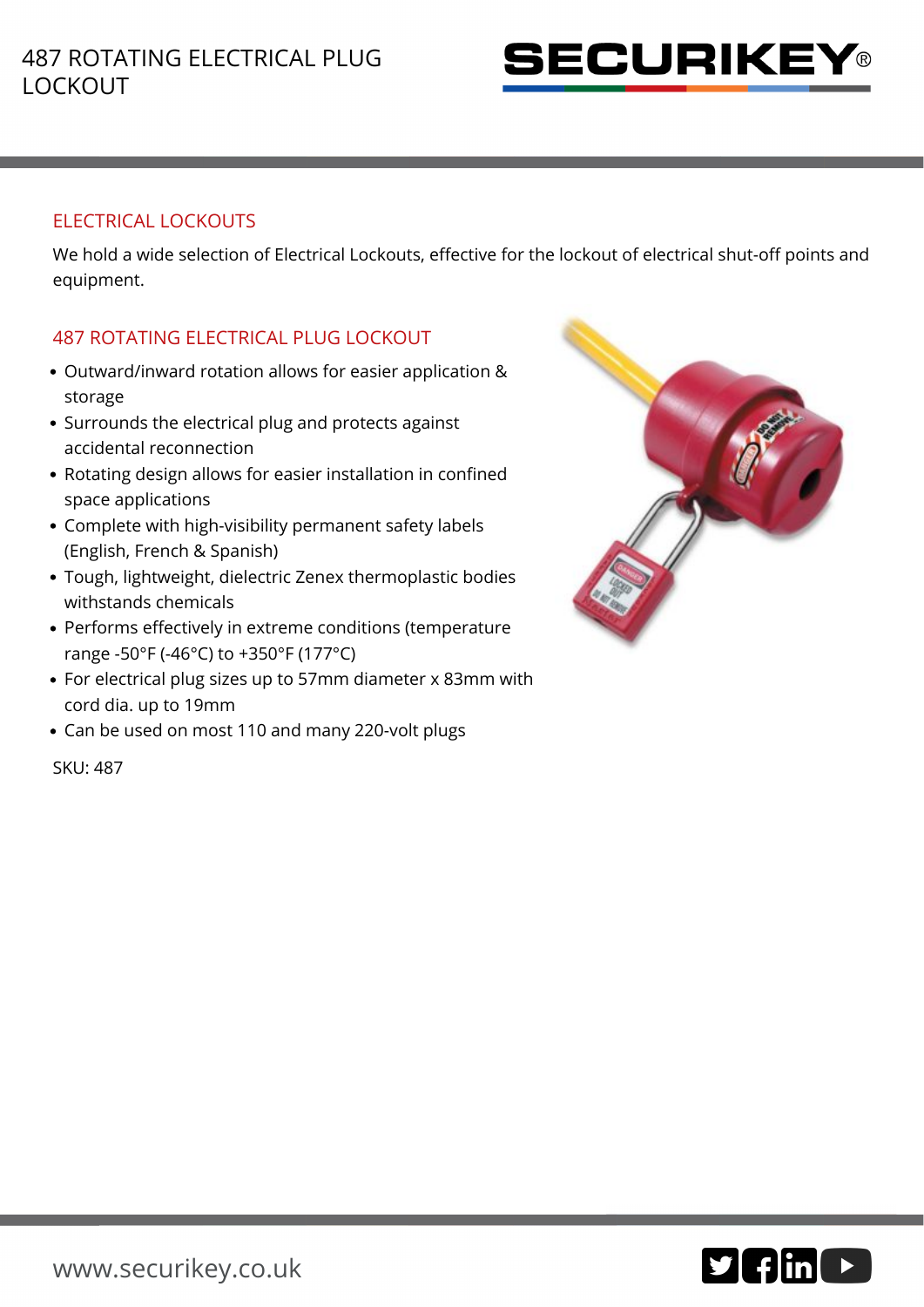

## ADDITIONAL INFORMATION

| Weight     | 0.100 kg                     |
|------------|------------------------------|
| Dimensions | 102 (H) x 97 (W) x 64 (D) mm |

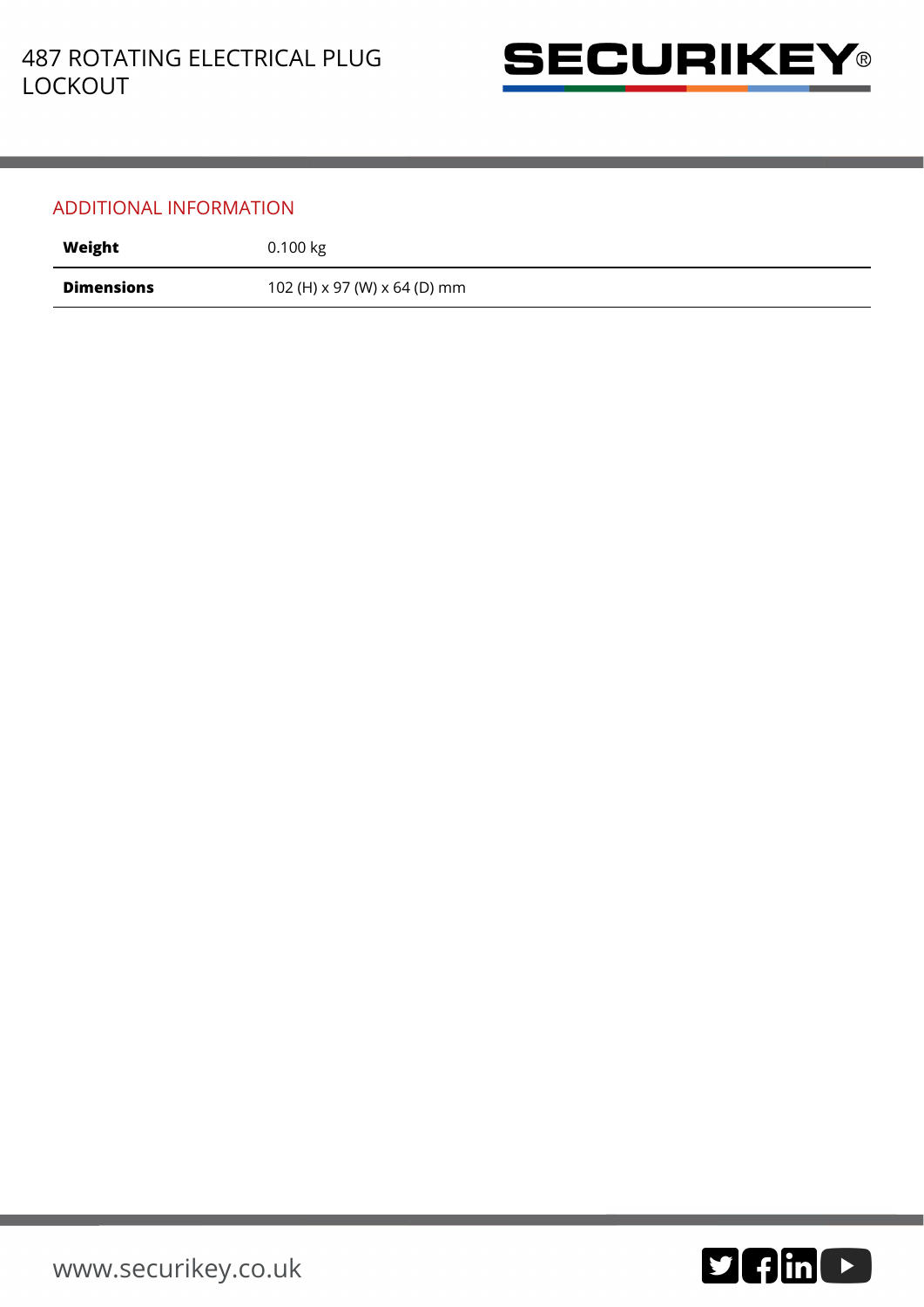

## 487 ROTATING ELECTRICAL PLUG LOCKOUT IMAGES



Rotating Electrical Plug Lockout